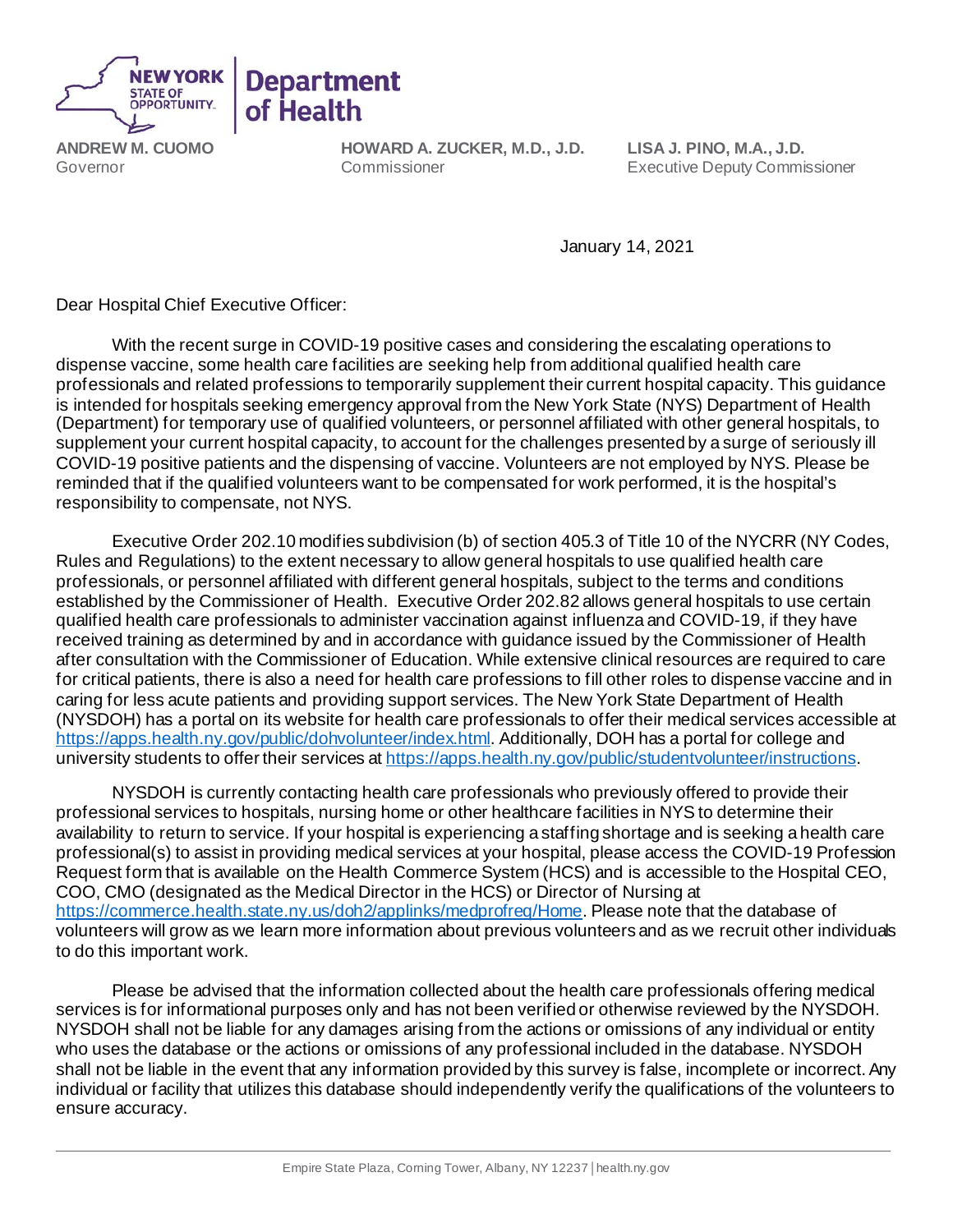

**ANDREW M. CUOMO** Governor

**HOWARD A. ZUCKER, M.D., J.D.** Commissioner

**LISA J. PINO, M.A., J.D.**  Executive Deputy Commissioner

Hospitals are required to ensure that the health care professionals have the qualifications and credentials to work onsite at the hospitals and receive a basic orientation to prepare them for their specific responsibilities prior to performing any tasks involving patient care. Hospitals can adopt emergency credentialing procedures to allow them to hire and rapidly deploy additional staff. Hospitals must ensure that these healthcare personnel receive training, are properly supervised and evaluated, and have delineation of duties.

Also attached for your convenience is a direction sheet on how to use the portal. Thank you for your interest in this service.

Sincerely,

Stephanie Shulman, DrPH, MS Acting Director Division of Hospitals and Diagnostic & Treatment Centers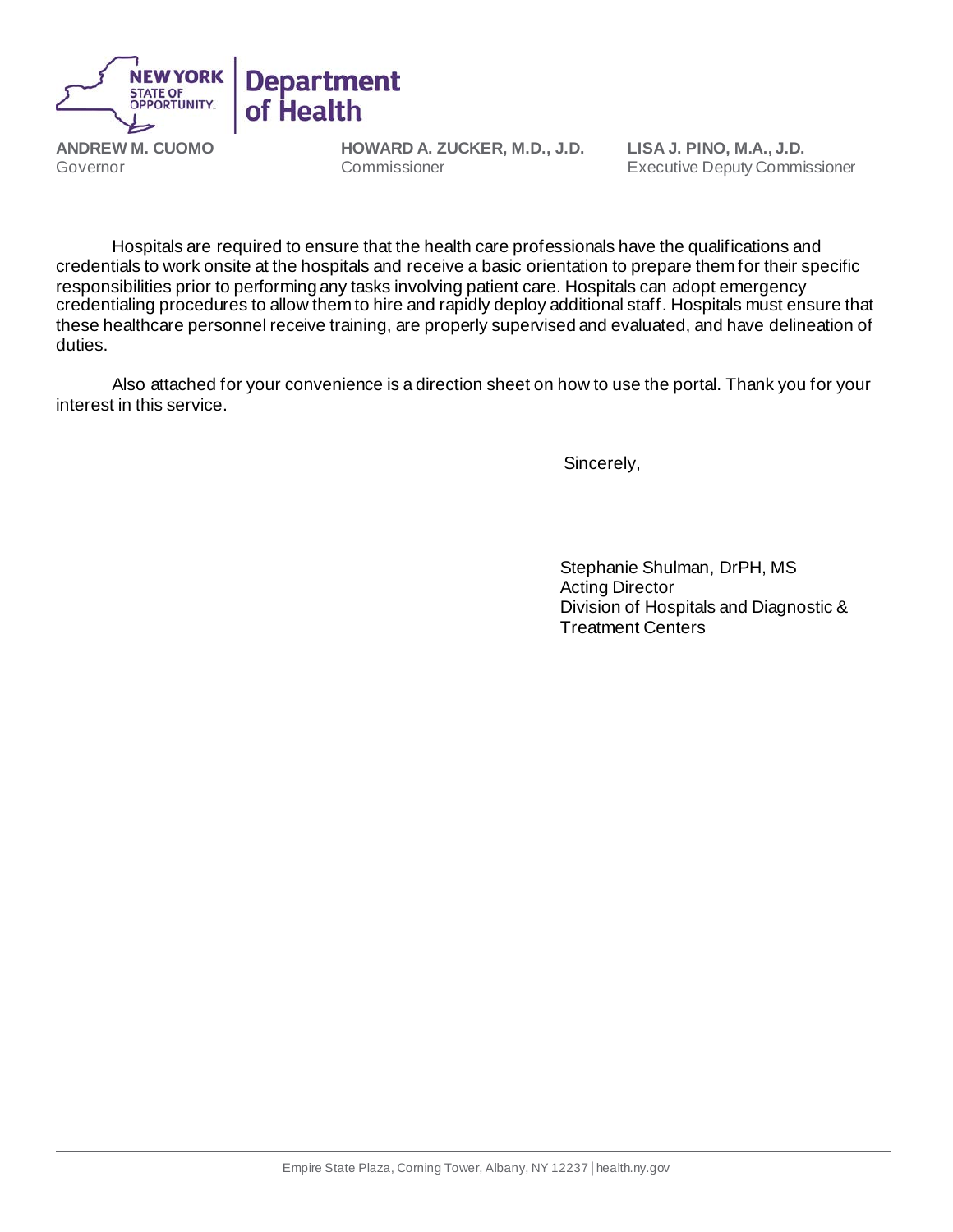For users who are in the roles assigned to the application, once you click on the link you will be directed to the HCS login screen (unless you are already logged in) and then after login, you will be redirected to application. You can also get to the application under the My Applications section on the HCS Home Screen or under the top Menu item 'My Content->All Applications' and clicking on the 'C' set of applications.

Questions can be addressed to Commerce Accounts Management Unit (CAMU) camu@its.ny.gov or by phone at 1-866-529-1890 option 1.

| Search                         | Q              |
|--------------------------------|----------------|
| <b>My Applications</b>         |                |
| Acronyms & Abbreviations       |                |
| Advantage Dual Eligible MC     | $\odot$        |
| <b>Application Access</b>      | $\circledcirc$ |
| <b>CFCA Cost Report</b>        | $\circledcirc$ |
| <b>CHHA Cost Rpt</b>           | $\bullet$      |
| <b>CHHA Rate Sheets</b>        | $\circledcirc$ |
| <b>CHHA Telehealth Letters</b> | $\circledcirc$ |
| <b>CHPlus FE Integrity</b>     | $\bigcirc$     |
| CHPlus KIDS Data System        | $\circledcirc$ |
| ComDir Role Lookup Tool        | $\circledcirc$ |
| Coord Account Tools - HCS      | $\odot$        |
| Coord Account Tools - LHD      | $\circledcirc$ |
| Coord Account Tools - PCC      | $\circledcirc$ |
| Coordinator's Update Tool      | $\circledcirc$ |

lealth .<br>ommerce<br>ystem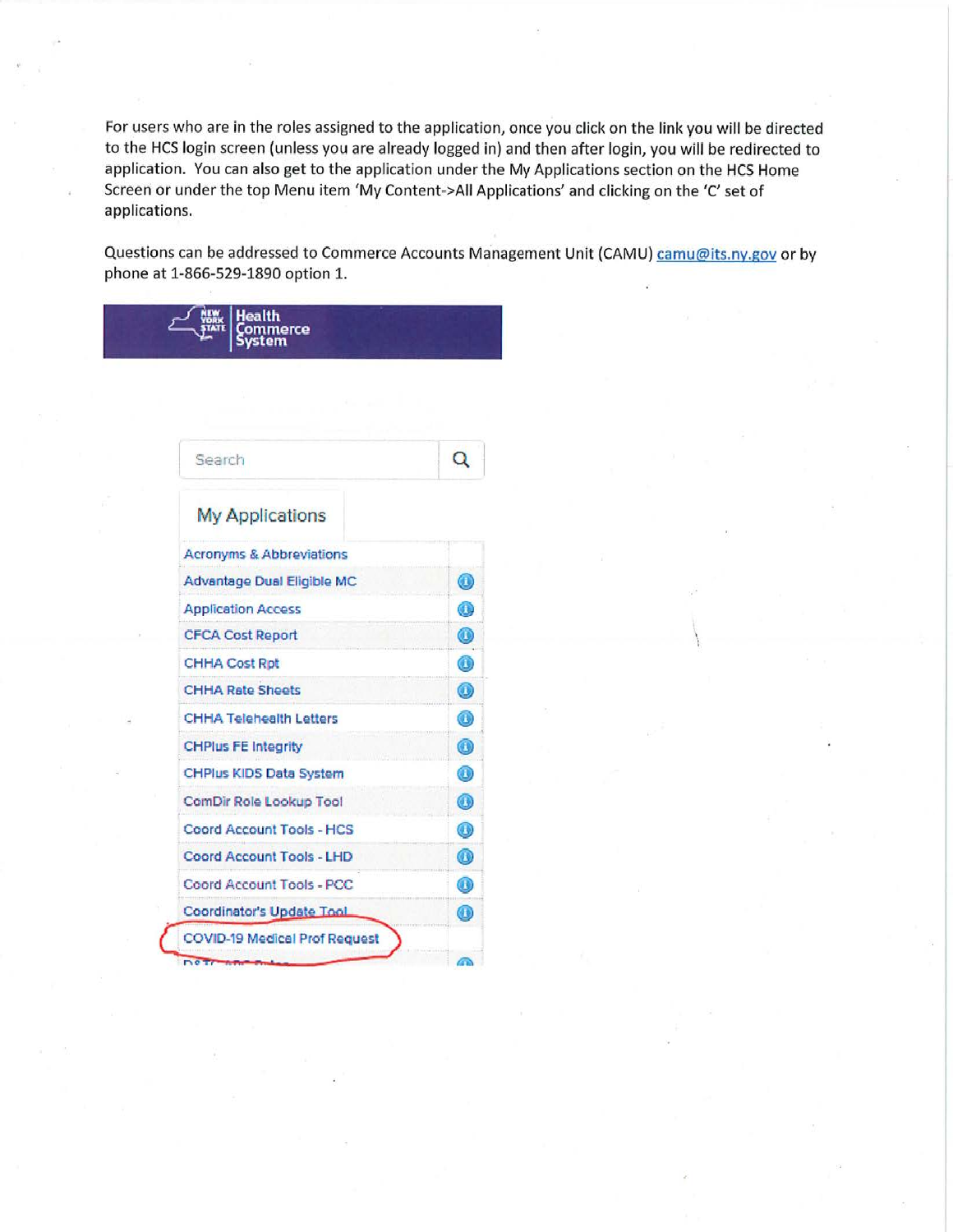

To make a request through the HCS application, enter the date that you are requesting the volunteers to start, the County(s) that you need them to work in, the type of Facility(s) they will be working in and Profession Type(s) that you are looking for by entering the number of needed volunteers on the appropriate line. Once you click 'Submit Request' you will be directed to a new page letting you know that you will be receiving an email with the list of volunteers shortly.

## **COVID-19 Medical Professional Request**

#### **Requester**

**Organization: All** 

\*Note: To change your email address, use this Link to update your email address in your HCS Profile.

**Requested Start Date** 

#### **Location**

Albany Allegany Bronx Broome Cattaraugus Cayuga

Select the counties (boroughs) and type of Facility for which you are requesting Medical Professionals to work in.

### **Counties (Boroughs)**

|  |  | <b>Facility Type</b> |
|--|--|----------------------|
|--|--|----------------------|

**THE** 

| Adult Care Facility/Assisted Living |  |
|-------------------------------------|--|
| Clinic                              |  |
| <b>IEMS</b>                         |  |
| Hospital                            |  |
| Medical                             |  |
| Nursing Home                        |  |